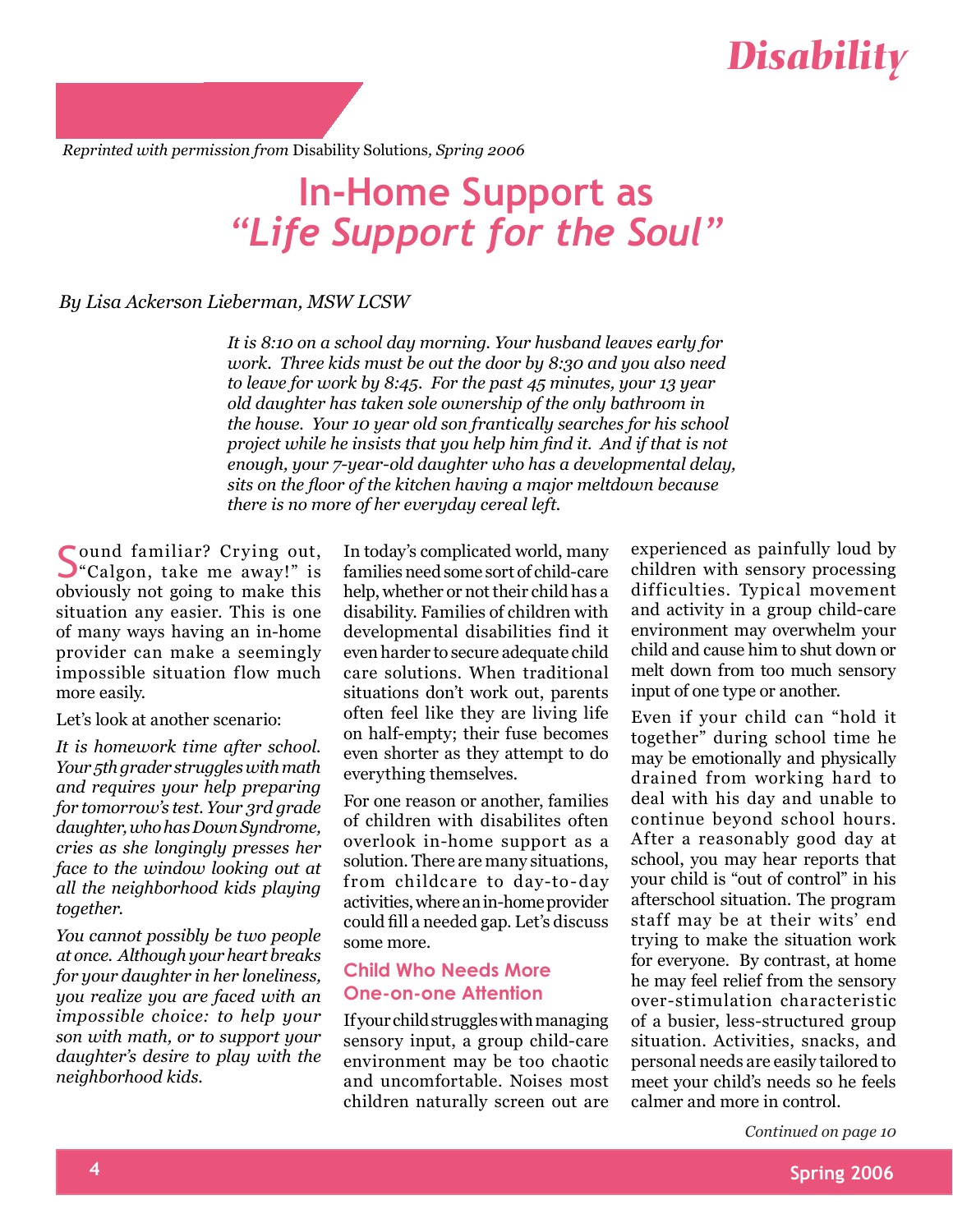# *Disability*

## *Continued from page 4*

In addition, hiring someone to work in your home is one way to implement individualized teaching strategies, specific therapy approaches that work for your child, and to build selfhelp skills. This includes one-to-one therapies or activities, which are not easy to do in a group setting.

### **Being a Part of Your Neighborhood or Community**

When my family prepared for a move to Oregon, we purposely chose a family-oriented cul-de-sac with many small children. Even after our son, Jordan, was diagnosed with autism, our resolve for him to be an integral part of his neighborhood and community didn't change. Hiring an in-home provider to facilitate his involvement made it possible for him to interact more effectively with the kids on our block.

As your child grows, a provider or support person can help your child master essential life skills such as using money, riding a bus, seeking out emergency assistance, as well as becoming familiar with community recreation opportunities. This technique gives you the reassurance your child is safe as well as learning experiences as they naturally occur in life, a much more effective way to learn life skills.

We joined a local health club that agreed to allow Jordan's providers to accompany him, free of charge, to mentor him in how to use the facilities. This not only built a foundation for a lifetime fitness routine for him, it also opened the door for a possible future part-time employment opportunity. This is

just one example of how an in-home provider can set the stage to help establish stronger connections for a child as she becomes a young adult and starts moving out more into the community.

### **"Life Support for the Soul" Increased Time to Devote to Other Family Needs, Including You.**

If you choose to stay home with your children, having an extra set of hands around frees you to address other family needs and wants. Siblings without special needs often feel as though their needs are eclipsed by the demands of your child's many challenges. Having someone you trust there to support your child with developmental disabilities allows you to spend some meaningful time with your other children.

This "release time" has other benefits to your family as well. Spend some of this extra time on more than meeting the needs of others. Use it to take care of yourself doing things you have little time for, such as exercise, taking a bath, or working on the hobby you have been neglecting. These are important and essential activities to nurture your soul. Many feel frivolous using their release time this way. Don't. You will be a better parent and partner to everyone, including your employer, if you take some time for yourself.

#### **Creating Family Support**

In today's highly mobile society, families are less likely to live near extended family members like our

parents did. By necessity, families pick up and move across country for jobs. As a result, families often must create their own "chosen" family where they live. This takes time and energy. Throw a child with special challenges into the mix of trying to establish yourself in a new community, and it can seem insurmountable. This is another situation where that extra pair of hands is extremely helpful.

My family moved to Oregon around the time of our son's diagnosis of autism. It made all the difference to have that person available to assist me, as I got physically settled in our home and researched community resources for our son.

## **Perceived Barriers to Hiring Inhome Support**

Hiring someone to support a child in the home is not the right choice for every family. However, when you are brainstorming solutions, every option needs to be considered. What are some thoughts parents have that stop them from considering in-home support as an option?

#### *"It costs too much."*

In general, it does cost more to hire an in-home provider than to send your child to family day-care, child-care, or after-school care. However, there is an array of ways to get around the expense of in-home care, such as bartering for services, sharing a support person with another family, exchanging room and board for child care, and using respite funds and other government entitlements. Unfortunately respite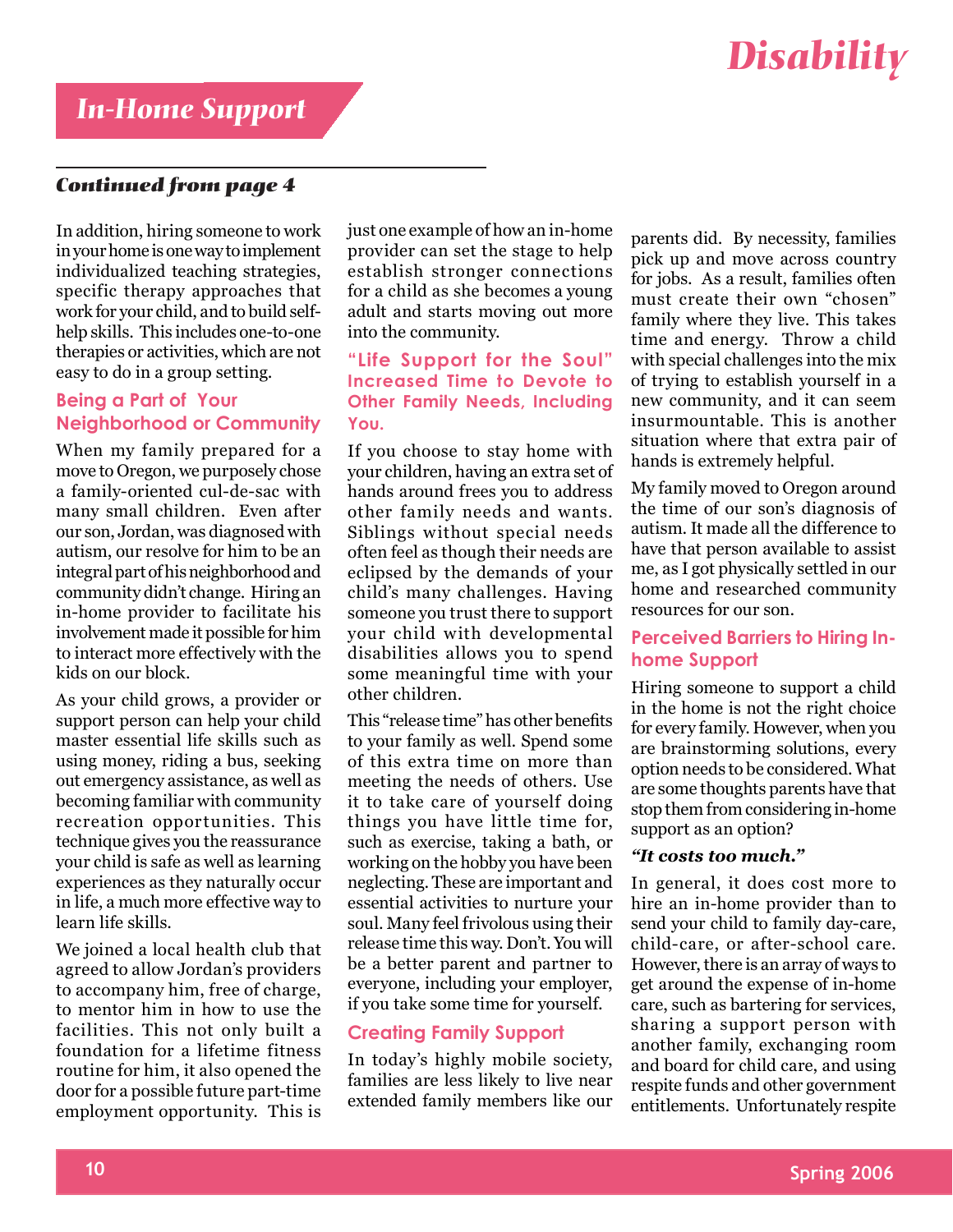#### **In-home Providers**

Over fifteen years, we employed at least twenty-five different providers specifically to support our son, Jordan. The large number of providers can be explained because most of the time, having two people job-share was of greatest benefit in our situation. When Jordan was first diagnosed with autism, our provider was an incredible support to me as we explored available therapies. Together we learned what would benefit Jordan. She was my rock; I can still remember her kindness as she reminded me that he was a sweet boy and that he would be okay. Her ability to love him unconditionally was a wonderful balance to the intense sadness and fear that consumed me as I witnessed the gradual unveiling of his diagnosis.

If a simple thing like a checklist can *Continued on page 12* For my family, what could have felt like a lonely and isolated journey instead provided ongoing reassurance. Should anything happen to us, people who love our son and understand his needs will likely be around to help him. This is especially important to us given the lack of extended family available

funding varies from state to state and needs to be explored through your own state's department of developmental disabilities.

Another possibility is to hire an interested high school or college student in your neighborhood to help before or after school for a few hours. Suffice it to say, there are creative solutions that can be explored to counter the expense of in-home providers.

#### *"What's wrong with me? I can't take care of my own children!"*

Regrettably, there are people who judge parents for not staying home to take care of their children. The bottom line is that each family must decide what is in the best interests of their own children and family. In today's world, families have enough to deal with in managing work, home-life, and parenting. Parents should not have to deal with the added burden of people imposing their beliefs about when it is or isn't acceptable to solicit help in caring for one's children.

Caring for children is hard enough in today's society where both parents often must work to make it financially. Even more challenging is the growing number of single parents who are required to fill the role of both parents. The responsibilities are even more difficult when your family includes a child with a developmental disability. This adds multiple demands on already busy schedules, such as fitting in the rapies, doctor visits, and school meetings

into an already packed schedule. And if there are other children in the family (with or without special needs), the task becomes even more formidable. There are soccer games, piano lessons, after-school clubs, and sleep-overs, just to name a few. In short, there are too many holes in the dam and not enough fingers to plug them!

#### *"Other people have it so much worse than I do!"*

It is difficult to walk in other people's shoes and really grasp how they experience their own situation. The truth is, other people cannot possibly understand what you go through in your own family, nor you, theirs. There is no value in comparing how your difficulties match up to what other families face. There is also no point in comparing the impact of your child's disability with children who have other labels, or no label at all. It really doesn't matter if one child's disability is perceived as easier to manage than another. More important are the goals and dreams that your family holds, and what kinds of help your family recognizes would help you achieve them.

#### *"I'd feel uncomfortable with a stranger in my home."*

Bringing a "stranger" into your home does require some adjustments for most families. If you tend to be fairly private, it is necessary to define clear boundaries from the outset. Boundaries include the role a provider fills with your child, and a plain definition of how involved

# *Solutions*

# *Life Support For the Soul*

your support provider is in your

You might feel more comfortable to start out by hiring someone to come into the home for a few hours a week, so you both can get your feet wet. As comfort builds, the provider's role can be expanded into more hours

**My Family's Experience with** 

family's daily life.

and additional duties.